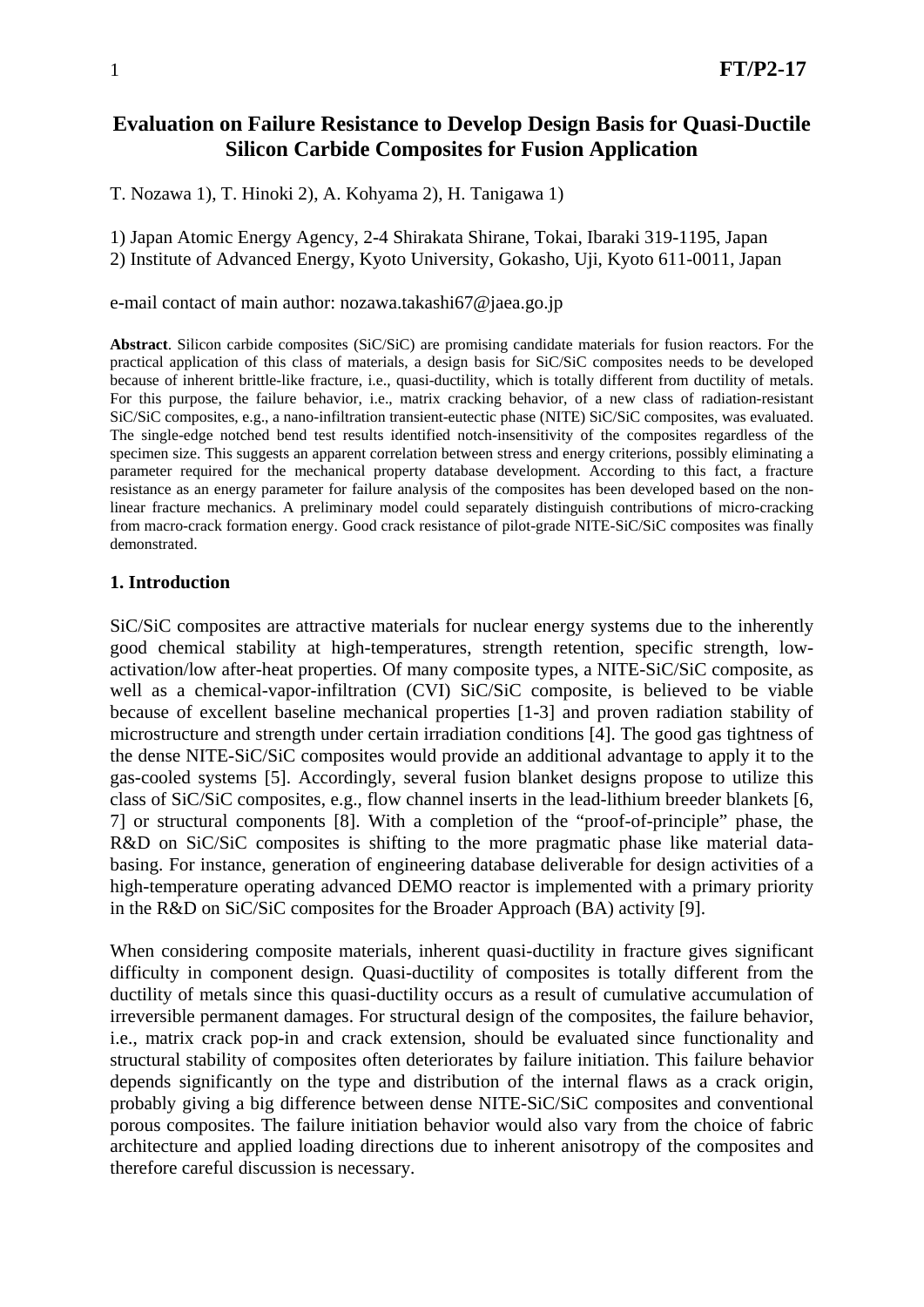From these aspects, the damage accumulation behavior of SiC/SiC composites was first evaluated with a final goal to develop a design basis for generation of practical database with a direction to use this class of composites for structural application. For this purpose, the fracture resistance of composites was evaluated to determine a failure criterion for database development.

# **2. Experimental**

A pilot-grade unidirectional (UD) SiC/SiC composite was fabricated by the nano-infiltration transient-eutectic phase sintering (NITE) method (Institute of Energy Science and Technology, Co., Ltd., Japan). Details of the NITE process are reported elsewhere [1-3]. A highly-crystalline and near-stoichiometric Tyranno™-SA 3rd-grade SiC fiber with a volume fraction of  $\sim 0.4$  was applied as reinforcements. A  $\sim 250$  nm-thick pyrolytic carbon (PyC) interphase as a form of the fiber/matrix (F/M) interface was chemically-vapor-deposited on the fiber surface prior matrix densification. A typical micrograph (FIG. 1) shows welldensified matrix  $(\sim 2.93 \text{ g/cm}^3)$  so that the porosity of this material is very low  $(\sim 7\%)$ . For the pilot-grade NITE-SiC/SiC composites, a secondary phase (white contrast in FIG. 1), which is reportedly an oxide composed of sintering additives such as  $Al_2O_3$ ,  $SiO_2$  and  $Y_2O_3$  [10], was localized in the matrix, specifically within intra-bundles. This oxide phase would however not significantly impact test results at room-temperature.

Fracture resistance was evaluated by the single-edge notched-bend (SENB) test technique. Various size specimens with a different initial notch depth were applied (FIG. 2). Note that the width to length ratio was fixed for all specimen types. For comparison, un-notched bend specimens with a size of  $20 \times 4 \times 1.5$  mm<sup>3</sup> were tested. The fiber longitudinal direction is set parallel to the specimen longitudinal direction. Test coupons including an artificial notch were machined from the composite plate by a diamond saw. The specimen surfaces were then polished by the standard metallographic technique with a surface finish of  $\sim$ 1 $\mu$ m for the crack extension observation. The radius of the notch root was approximately  $\sim$ 150 µm. The SENB tests were conducted at room-temperature using an electromechanical testing machine. Test specimens were loaded using a three-point bend fixture with a support span of 16 mm for SENB-1~3 and 32 mm for SENB-4. The crack opening displacement (COD) was measured by the clip-on type gauge. A constant crosshead displacement rate was 0.1 mm/min. The unloading/reloading sequences were applied to evaluate the damage accumulation behavior during the tests.



*FIG. 1. (a) Outlook and (b) typical microstructures of pilot-grade NITE-SiC/SiC composites.*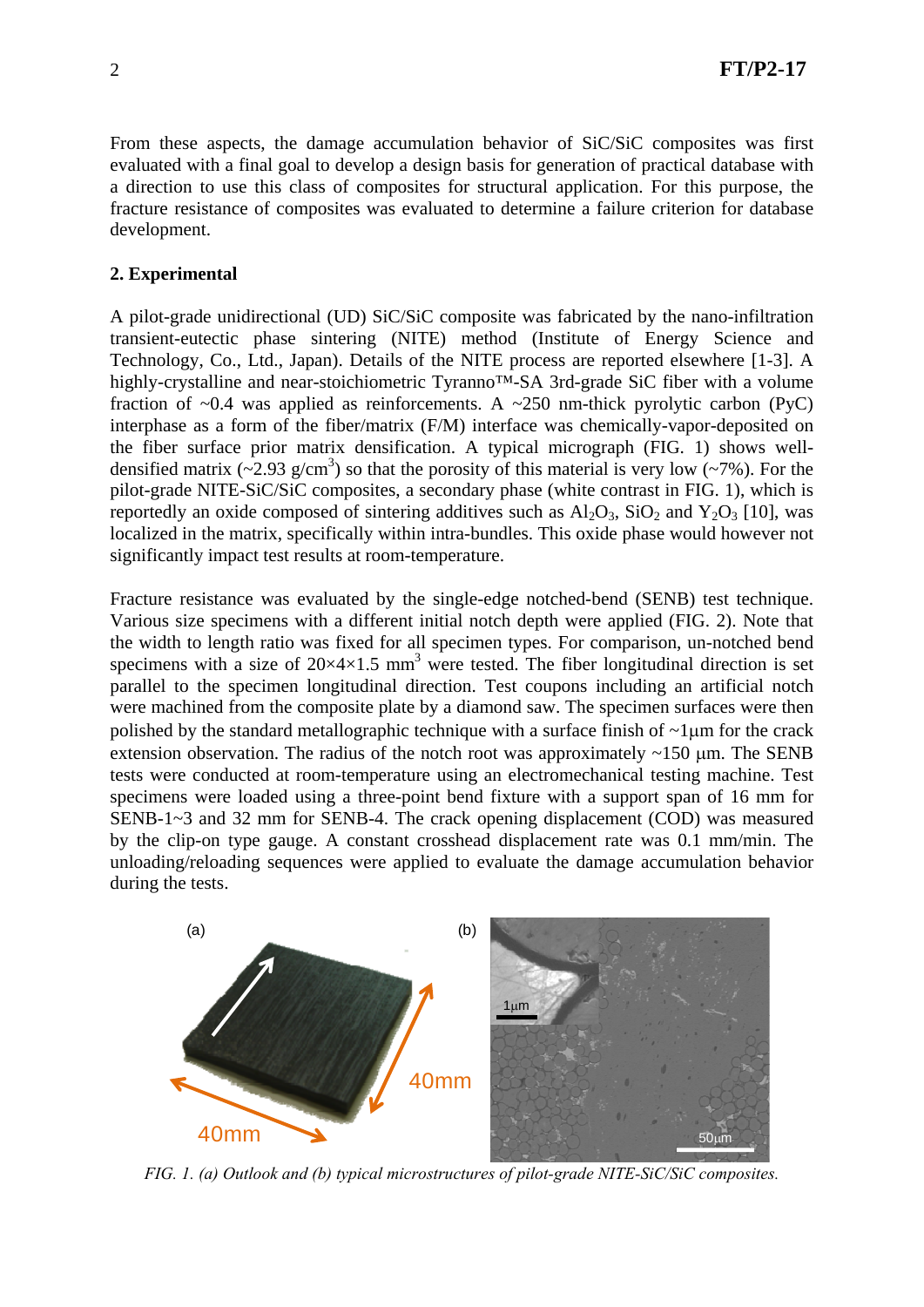

| ID      | Total<br>Length,<br>$L_0$ [mm] | Support<br>Length,<br>L[mm] | Width,<br>$W$ [mm] | Thickness,<br>$t$ [mm] | Notch<br>Depth,<br>$a$ [mm] | a/W  |
|---------|--------------------------------|-----------------------------|--------------------|------------------------|-----------------------------|------|
| SENB-1a | 20                             | 16                          | 4                  |                        |                             | 0.25 |
| SENB-1b | 20                             | 16                          | 4                  |                        | 2                           | 0.50 |
| SENB-2a | 20                             | 16                          | 4                  | 2                      |                             | 0.25 |
| SENB-2b | 20                             | 16                          | 4                  | 2                      | $\overline{2}$              | 0.50 |
| SENB-3a | 20                             | 16                          | 4                  | 4                      |                             | 0.25 |
| SENB-3b | 20                             | 16                          | 4                  | 4                      | $\mathcal{P}$               | 0.50 |
| SENB-4  | 40                             | 32                          | 8                  | 4                      |                             | 0.50 |

*FIG. 2. Schematic illustrations of single-edge notched-bend specimens.* 

A crack extension length from the initial notch was measured by the optical microscopy. For that purpose, the replica films of the surface microstructure of the specimen were prepared at each unloading point.

# **3. Results and Discussion**

## **3.1. Fracture Behavior in SENB tests**

FIG. 3 shows a typical load vs. crack opening displacement curve with micrographs of the specimen surfaces in each loading stage. In this figure, crack length measured by the replica method was also plotted. According to the microstructural observation, apparent three damage stages in fracture behavior were identified: 1) initial elastic segment followed by non-linear stage due to micro-crack formation, 2) macro-crack extension from the notch root with a rapid load drop, and 3) load transferring by friction at the fiber/matrix interface, coupled with crack branching and fiber breaks. Of particular emphasis is that many micro-cracks were formed along the fiber longitudinal direction near the root of the notch in the first stage however no macro cracking in the loading direction from the root of notch was observed. In the second stage, macro-crack length linearly increased with increasing crack opening displacement. Compared with the rapid crack extension in the second stage, a mild increase of the crack length was obtained in the third stage, i.e., in the mixed failure accumulation process.

From FIG. 3, two characteristic parameters: a proportional limit strength (PLS) as an initiation load of micro-cracking and a maximum flexural strength (UFS) as an initiation load of macro-cracking with cumulative micro-crack formations were identified. FIG. 4 shows both PLS and UFS normalized as a flexural stress form with respect to a function of the notch depth to width ratio. An important remark from this figure is that pilot-grade NITE-SiC/SiC composites are notch insensitive. This means that the slopes of the linear fit give unique PLS and UFS regardless of the presence of initial notches.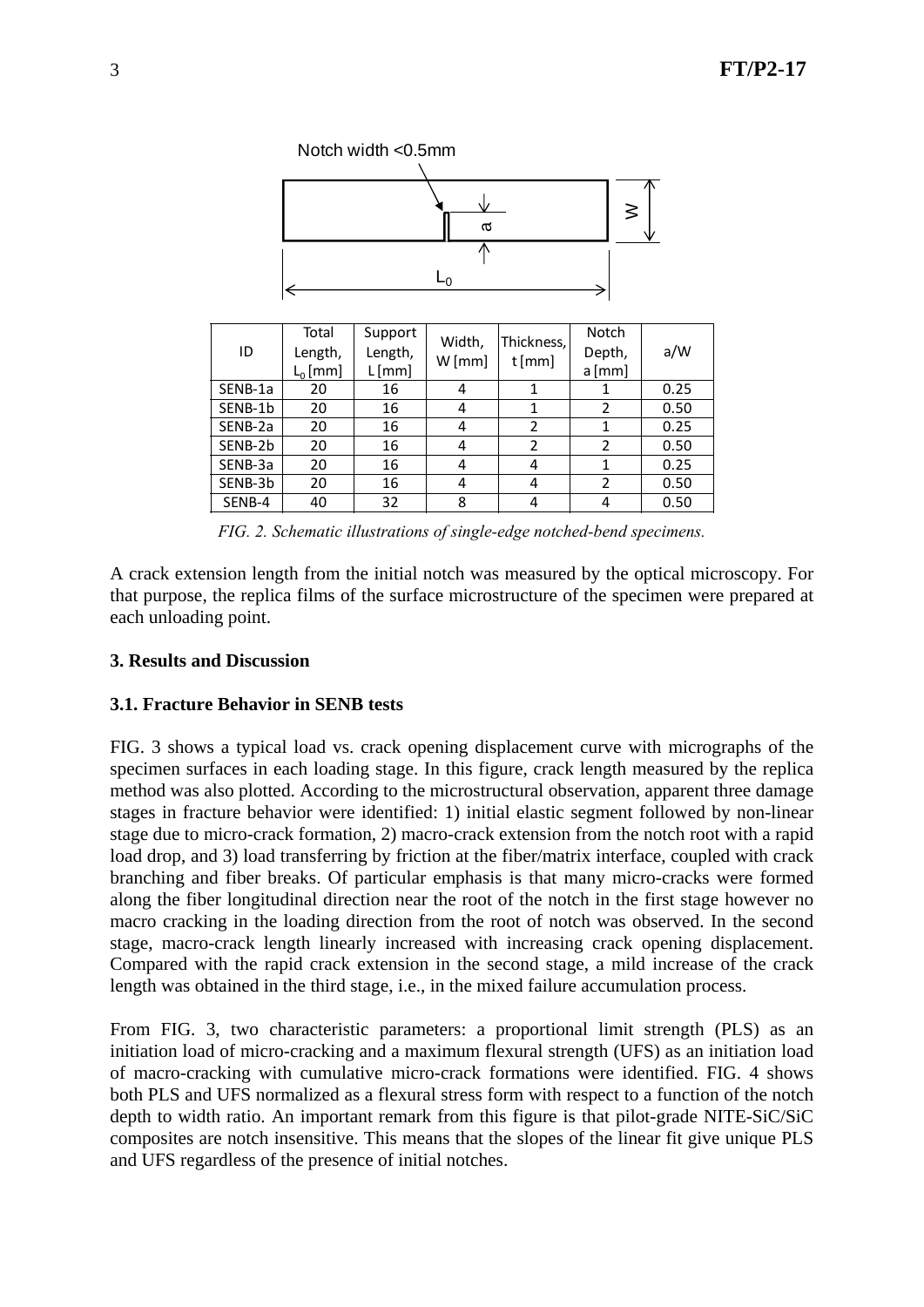

*FIG. 3. Typical SENB behavior of pilot-grade NITE-SiC/SiC composites.* 



*FIG. 4. Notch Sensitivity of pilot-grade NITE-SiC/SiC composites.* 

As a supplemental finding, FIG. 4 also identified that the notch insensitivity was independent of specimen size. Developing a small specimen test technique is one of important technical issues for the irradiation effect studies. Considering a notched specimen is beneficial to control the fracture location we desire, the design of miniature notched specimens should be essentially important and definitely effective.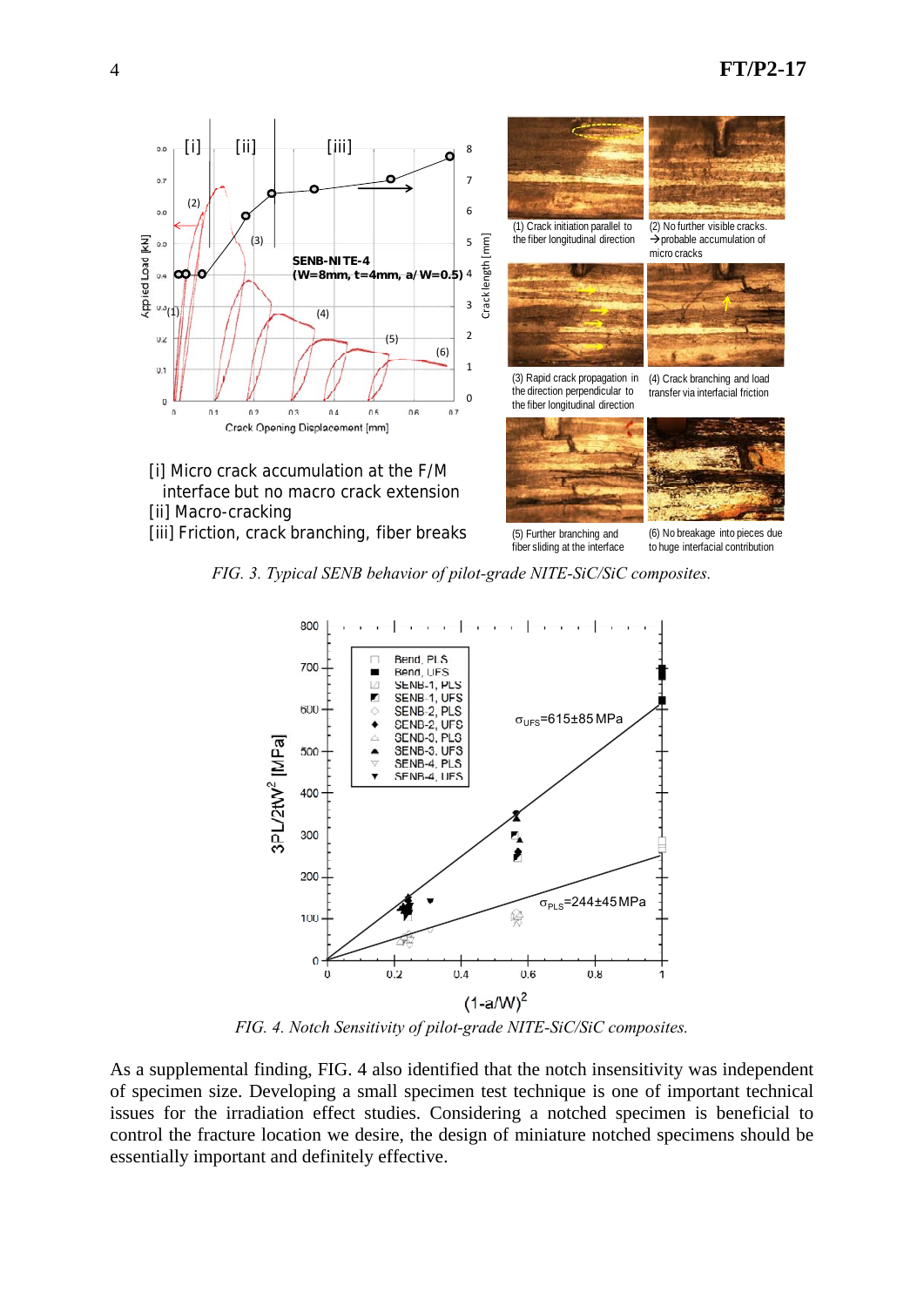#### **3.2. Fracture Resistance**

The fact of notch insensitivity is somehow surprising when considering that ceramic composites generally fail in a brittle-like manner. When developing a design basis of this class of composites, this notch insensitivity becomes very important since this implies an apparent correlation between stress and fracture energy criterions in fracture of the composites. When this relationship is clearly identified, unique failure criterion can be utilized for the component design. An energy-based criterion is proposed and preliminarily evaluated hereafter.

Test results indicate an apparent improvement of ductility, i.e., energy consumption during irreversible damage accumulation beyond matrix cracking due to the high interfacial friction on the rough-surface of highly-crystalline SiC fibers. Because of this quasi-ductility, an analytical model based on the non-linear fracture mechanics [11, 12] was applied to separately discuss the effect of irreversible energies such as interfacial friction, thermalresidual strain energy and fiber breaks. In this analysis, the total work during the SENB test (*w*) is expressed as:

$$
w = U_e + U_f + U_r + \Gamma, \tag{1}
$$

where elastic energy  $(U_e)$ , friction energy at the interface  $(U_f)$ , residual strain energy  $(U_r)$ , and crack surface formation energy  $(T)$  are defined in FIG. 5 and they are plotted as a function of crack opening displacement (FIG. 6). Note that the crack surface formation energy includes micro- and macro-crack forming energies together. Then, the fracture resistance (*G*) can be defined as:

$$
G = \frac{\partial \Gamma}{t \partial a} = \frac{1}{t} \frac{\partial \Gamma}{\partial x} \frac{\partial x}{\partial a},\tag{2}
$$

where the crack length (*a*), specimen thickness (*t*) and crack opening displacement (*x*).



*FIG. 5. Schematic illustration of load-crack opening displacement curve.*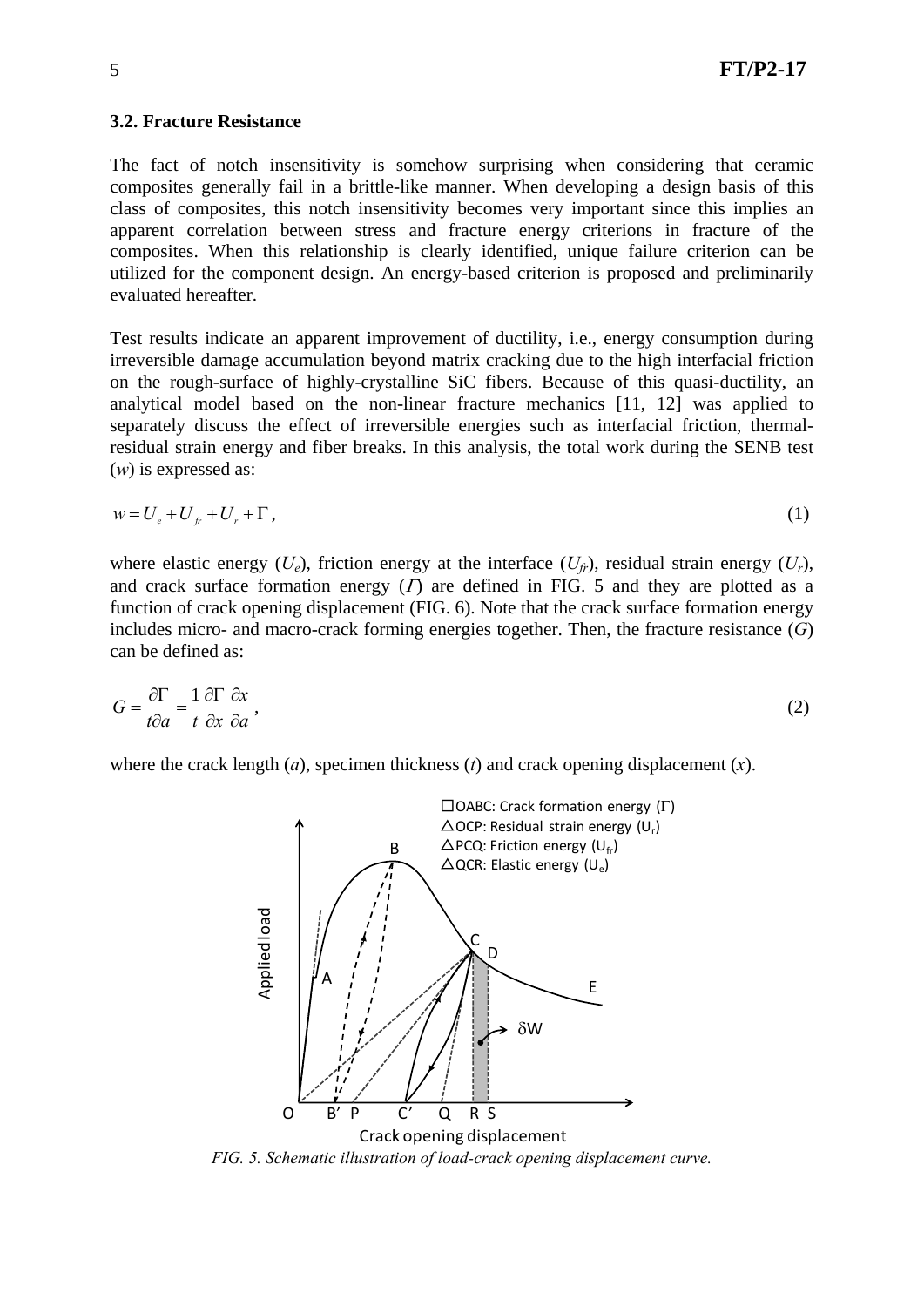

From FIG. 6, it is apparent that the elastic energy and small portion of friction energy were dominant in the first stage. Whereas, the crack surface formation energy rapidly increase with a release of residual thermal strain energy by interfacial debonding in the second stage. In the third stage, crack branching and fiber breaks consumed much energy to form new crack surfaces. Of particular emphasis is that the crack surface formation energy seems proportional to the crack opening displacement in the second stage. Accompanied with the result of the crack length change obtained from FIG. 3, a fracture resistance of  $\sim$  5 kJ/m<sup>2</sup> was finally obtained for pilot-grade NITE-SiC/SiC composites using Eq. (2). Specifically no significant size effect was obtained for certain test conditions.

The fracture resistance defined in Eq. (2) however cannot perfectly distinguish contributions from micro- and macro-crack formations. This issue is discussed by considering an energy release rate by micro-crack accumulations until macro-crack causes. FIG. 7 shows crack surface formation energy with respect to the initial notch depth to width ratio using various specimens. Micro-crack surface formation energy  $(\Gamma_m)$  was then empirically obtained as:

$$
\Gamma_m \cong \sum_{i=1}^n C_i \left( 1 - \frac{a}{W} \right)^i,\tag{3}
$$

where  $C_i$  ( $i=1,2,\ldots,n$ ) are constants. Then, an energy release rate  $(G_c)$  is then defined as: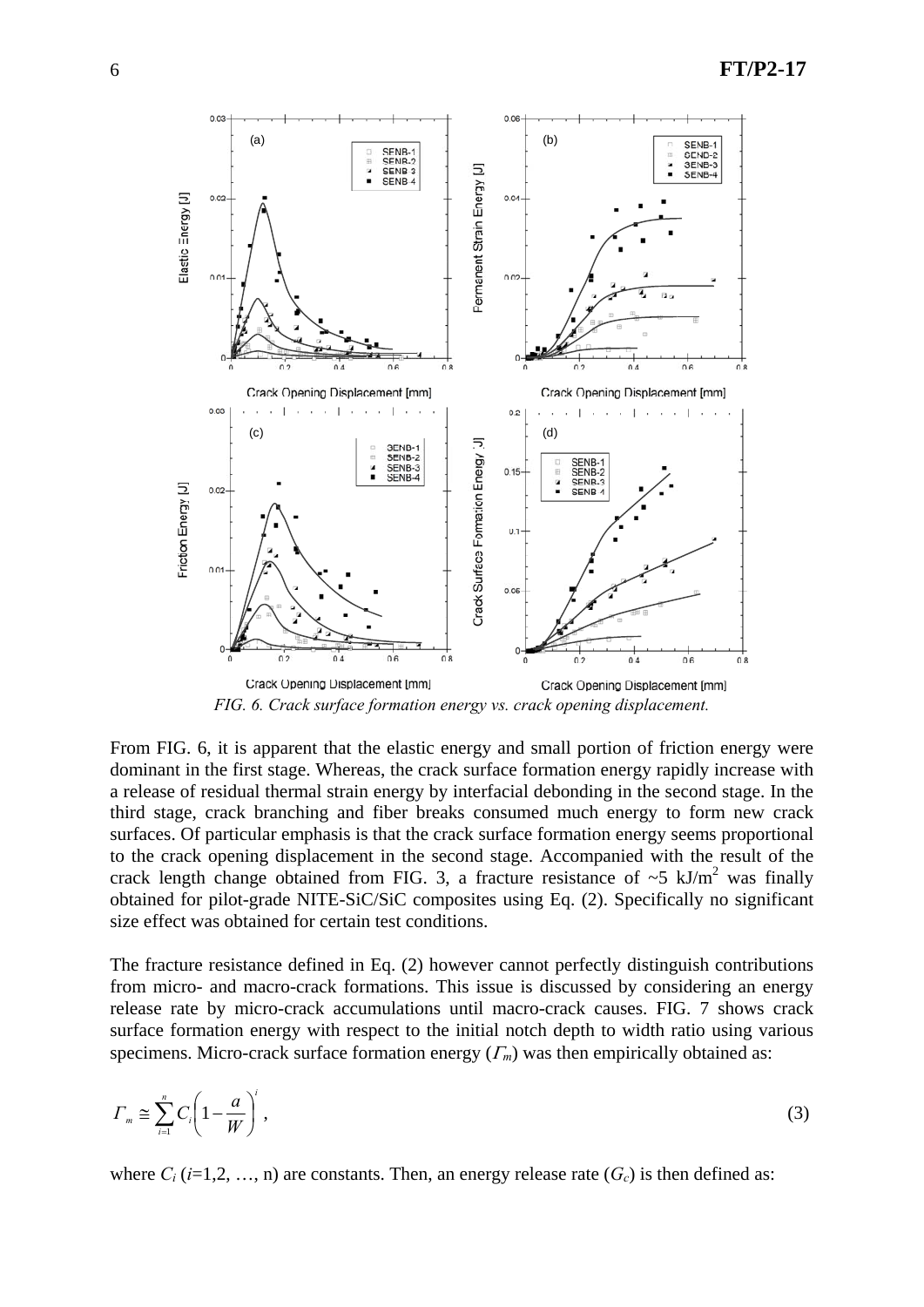

*FIG. 7. Micro-crack formation energy vs. initial notch depth.* 

$$
G_c \equiv -\frac{\Delta \Gamma_m}{t \Delta a} \approx \frac{1}{Wt} \sum_{i=1}^n iC_i \left(1 - \frac{a}{W}\right)^{i-1},\tag{4}
$$

Simply applying linear fit in FIG. 7, we obtained an energy release rate of  $\sim$ 1.2 kJ/m<sup>2</sup> for each specimen type. This value is quite lower than that of conventional polymer-impregnationpyrolysis (PIP) SiC/SiC composites,  $\sim$  4.8 kJ/m<sup>2</sup> [13]. This implies more crack resistant for pilot-grade NITE-SiC/SiC composites, since this energy release rate means crack density in damage process. In contrast, it is concluded that PIP-SiC/SiC composites are more damage tolerant. Eventually, the actual fracture resistance for macro-cracking of  $\sim$ 3.8 kJ/m<sup>2</sup> was estimated for pilot-grade NITE-SiC/SiC composites.

Recent cyclic unloading/reloading test result [14] also demonstrated that NITE-SiC/SiC composites are crack resistant compared with the conventional porous chemical-vaporinfiltrated (CVI) SiC/SiC composites. No fatigue cracks critical to deteriorate composite lifetime were identified for NITE-SiC/SiC composites, while CVI-SiC/SiC composites show a rapid modulus decrease upon crack initiation, i.e., progressive damage accumulations. The improved crack resistance of NITE-SiC/SiC composites thus results in better helium gas tightness (10<sup>-10</sup>~10<sup>-9</sup> m<sup>2</sup>/s) than that of CVI-SiC/SiC composites (10<sup>-6</sup>~10<sup>-4</sup> m<sup>2</sup>/s). Very minor deterioration of the gas permeability was also identified for NITE-SiC/SiC composites damaged by mechanical loading beyond a matrix cracking stress.

### **4. Summary**

Silicon carbide composites are promising candidate materials for fusion reactors with advanced features such as high thermal efficiency. This paper provided a present status in development of design basis for quasi-ductile SiC/SiC composites as a structural application. For that purpose, failure behavior, i.e., matrix cracking behavior, of a new class of radiationresistant SiC/SiC composites, e.g., a NITE-SiC/SiC composite, was evaluated. With a fact of